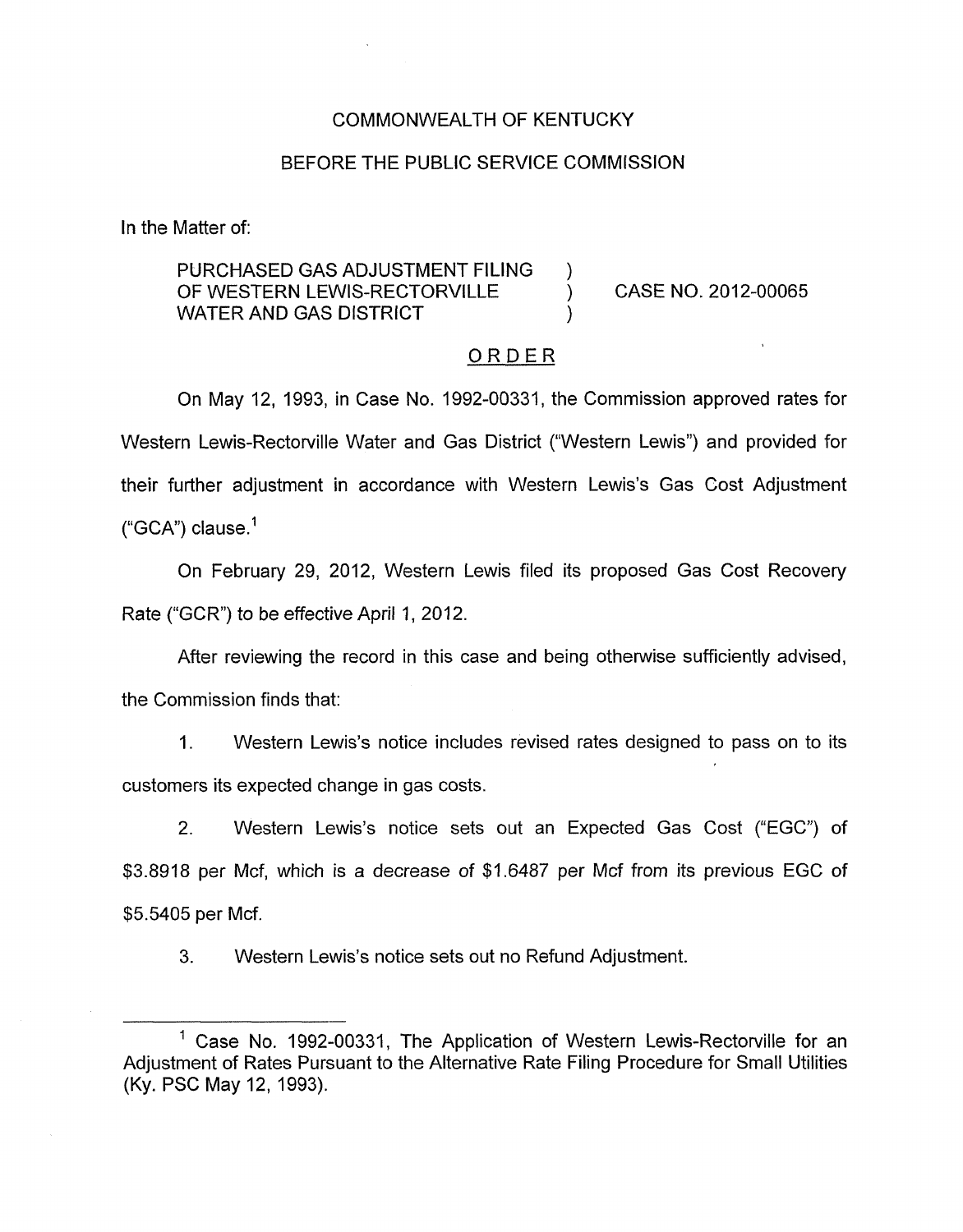4. Western Lewis's notice sets out a current quarter Actual Adjustment ("AA'') of (\$.4951) per Mcf. Western Lewis's total AA is (\$1.0851) per Mcf, which is an increase of \$.4011 per Mcf from the previous total AA of (\$1.4862) per Mcf.

*5.* Western Lewis's notice sets out a current quarter Balance Adjustment ("BA") of  $$.0000$  per Mcf. Western Lewis's total BA is  $$.0407$  per Mcf, which is a decrease of \$.0012 per Mcf from the previous total BA of \$0419 per Mcf.

*6.* Western Lewis's GCR is \$2.8474 per Mcf, which is a decrease of \$1.2488 per Mcf from the previous rate of \$4.0962 per Mcf.

*7.* The rates in the Appendix to this Order are fair, just, and reasonable, and should be approved for billing for service rendered by Western Lewis on and after April 1,2012.

IT IS THEREFORE ORDERED that:

1. The rates in the Appendix to this Order are approved for service rendered on and after April 1, 2012.

2. Within 20 days of the date of this Order, Western Lewis shall file its revised tariffs with this Commission setting out the rates authorized herein and reflecting that they were approved pursuant to this Order

> ENTERED<sup>41</sup> By the Commission

MAR 2 8 2012 **JCKY PUBLIC** COMMISSION.

<sup>/</sup>e Director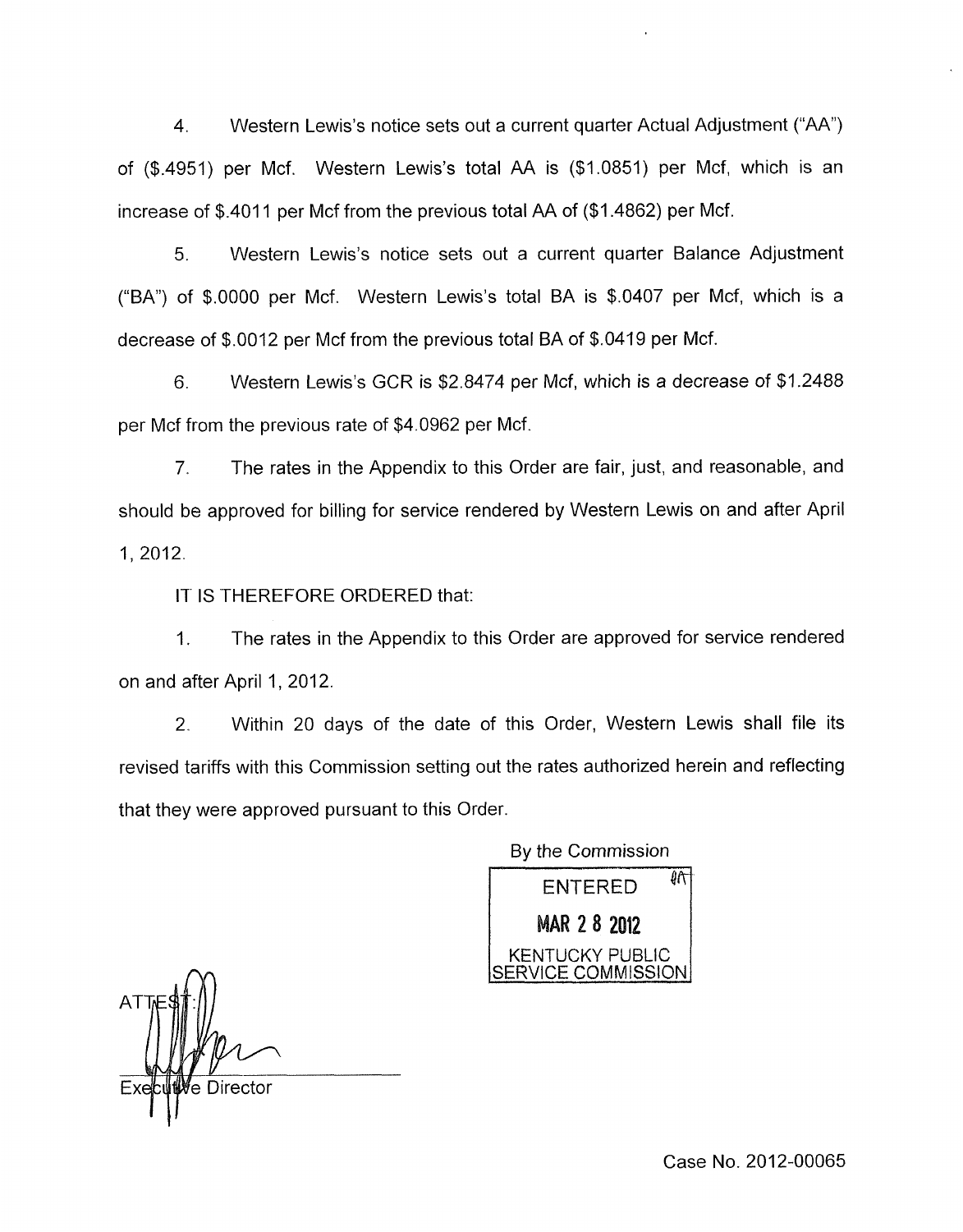## APPENDIX

# APPENDIX TO AN ORDER OF THE KENTUCKY PUBLIC SERVICE **COMMISSION IN CASE NO. 2012-00065 DATED MAR 2 8 2**

The following rates and charges are prescribed for the customers served by Western Lewis-Rectorville Water and Gas District. All other rates and charges not specifically mentioned herein shall remain the same as those in effect under authority *of*  this Commission prior to the effective date of this Order.

## RETAIL RATES:

Customer Charge

\$1.00 per month

 $\epsilon$ 

### Monthly usage

| Customer Charge                                  | \$1.00 per month |                                     |          |
|--------------------------------------------------|------------------|-------------------------------------|----------|
| Monthly usage                                    | <b>Base Rate</b> | <b>Gas Cost</b><br>Recovery<br>Rate | Total    |
| First 1,000 cubic feet<br>or less (Minimum Bill) | \$3.9883         | \$2.8474                            | \$6.8357 |
| Next 4,000 cubic feet per<br>1,000 cubic feet    | 1.4565           | 2.8474                              | 4.3039   |
| Next 5,000 cubic feet per<br>1,000 cubic feet    | 1.3970           | 2.8474                              | 4.2444   |
| Over 10,000 cubic feet per<br>1,000 cubic feet   | 1.2228           | 2.8474                              | 4.0702   |